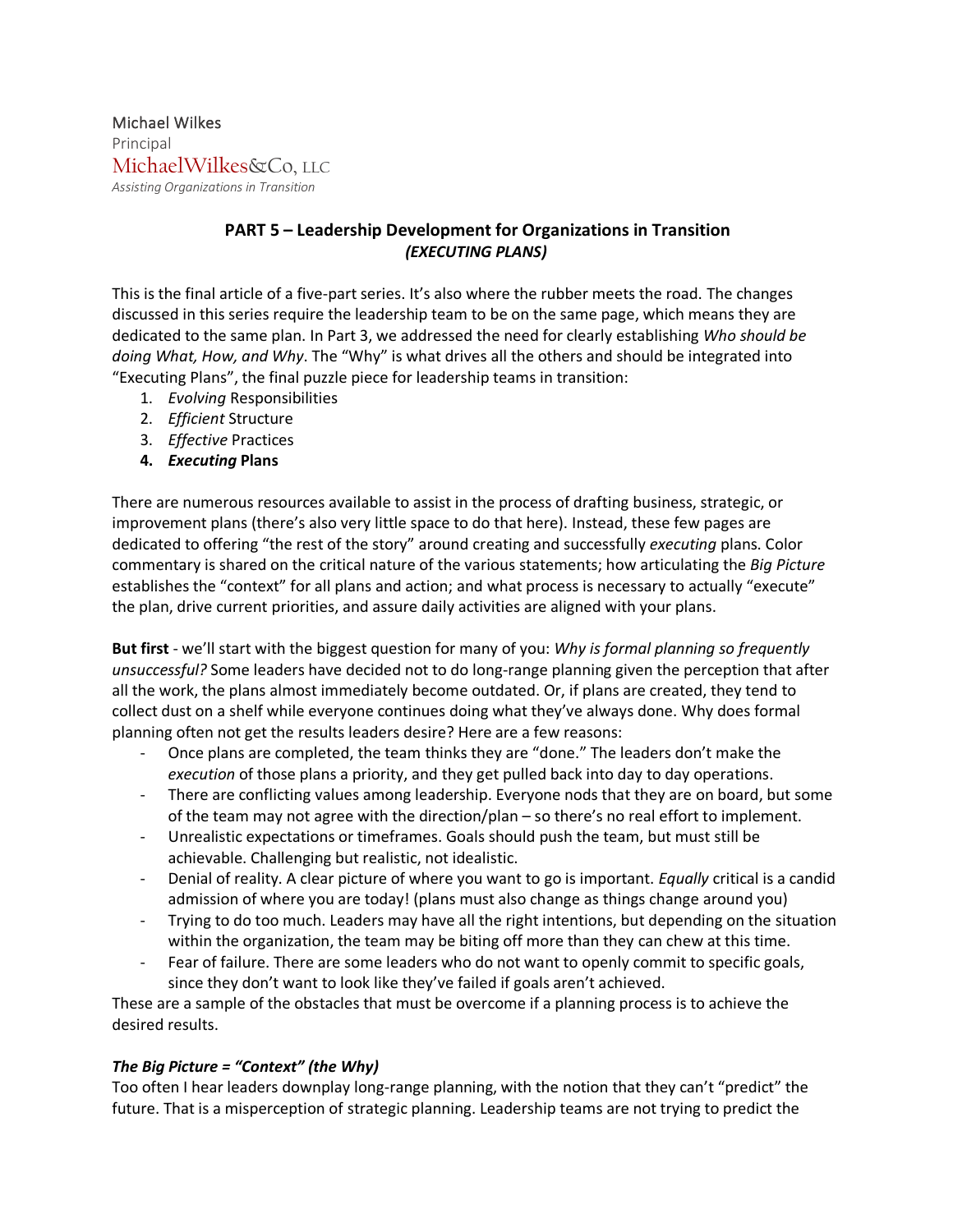future in their plans, they are striving to *create* their desired future. Also, the goal is not just the eventual posting of a plaque eloquently touting Vision & Values statements. *The real benefit of this process is the lengthy, grueling debate that must take place among the leadership team*. Leadership must jointly flesh-out and articulate the Big Picture or "guiding light" to ensure the entire team is on the same page. These statements should give "context" and parameters to everything the organization does, and doesn't do. Top leadership teams must be *committed* to a common purpose, and a strategic vision for the future. That passion for "what could be" is necessary to make the tough decisions that arise, and to motivate their organization toward meaningful progress.

There is often confusion about the definition and proper use of the terms Mission, Vision, and Values. Keeping it simple, we'll just define them respectively as: *Why the organization exists, where it seeks to go in the foreseeable future, and the principles it wants all to believe and practice along the way.* These statements should clearly outline who you are and where you want to go. If that destination is ever to become reality, leaders must then define their strategies to get there (what people, processes, products, and priorities must be in place over the coming years). Leaders gradually create the future they desire.

That's not the case with Values. This discussion among leadership should be about "discovering" and articulating their values, not *creating* them. Too often, leaders will craft idealistic statements about what the organization's values *should* be (that sound good), rather than what the leaders truly believe and practice. That is often why employees don't take these statements seriously. When the values statements are communicated, employees often scoff and say, "*That* never happens here," because they know the real drivers of their management's behaviors. When done correctly, there should be no surprise, and employees say, "Ya, that describes our life here, and the beliefs of our current leaders."

## *Annual Planning Process = "Execution"*

*"Plans with no action are just a dream – Actions with no plan may become a nightmare!"* A few reasons were listed earlier why plans may not generate action. Additionally, up to adolescence, likely very little long-range planning has occurred, since in earlier stages the organization is more reactionary. Now with the growth and greater complexity experienced in adolescence, without a unified plan, everyone taking action as they always have may soon become a nightmare.

The Big Picture should be motivational, inspiring a sense of, "Yes, I want to be part of that!" On the flip side, Annual Plans should be practical and realistic. Aligned with and driven by the Big Picture, Annual Plans should be kept simple but balanced, with only a couple clear priorities (many priorities, means there are no priorities). Kaplan & Norton highlight a "balanced scorecard" approach, ensuring there are integrated goals in your plans answering these questions:

- To achieve your vision, how should you appear to your *customers*?
- To succeed *financially,* how should you appear to your shareholders?
- To achieve the first two, what *processes* must you excel at?
- Since its your *people* who must do all this, how will they continue to learn and grow?

The Dilemma: *With all that needs to be accomplished in the daily course of business, plus making progress on your strategic initiatives, how do you keep everyone focused on the most important things?*

Many of you have likely heard the "big rock" analogy (filling a container with big rocks, then pebbles, sand, and finally water). The magic of this analogy is – *you cannot get that same amount of material in the container, if done in the opposite sequence!* If you start with the pebbles, sand, and water (your daily activities) – there will be little room left for the big rocks, or highest strategic priorities. Yet when *first*